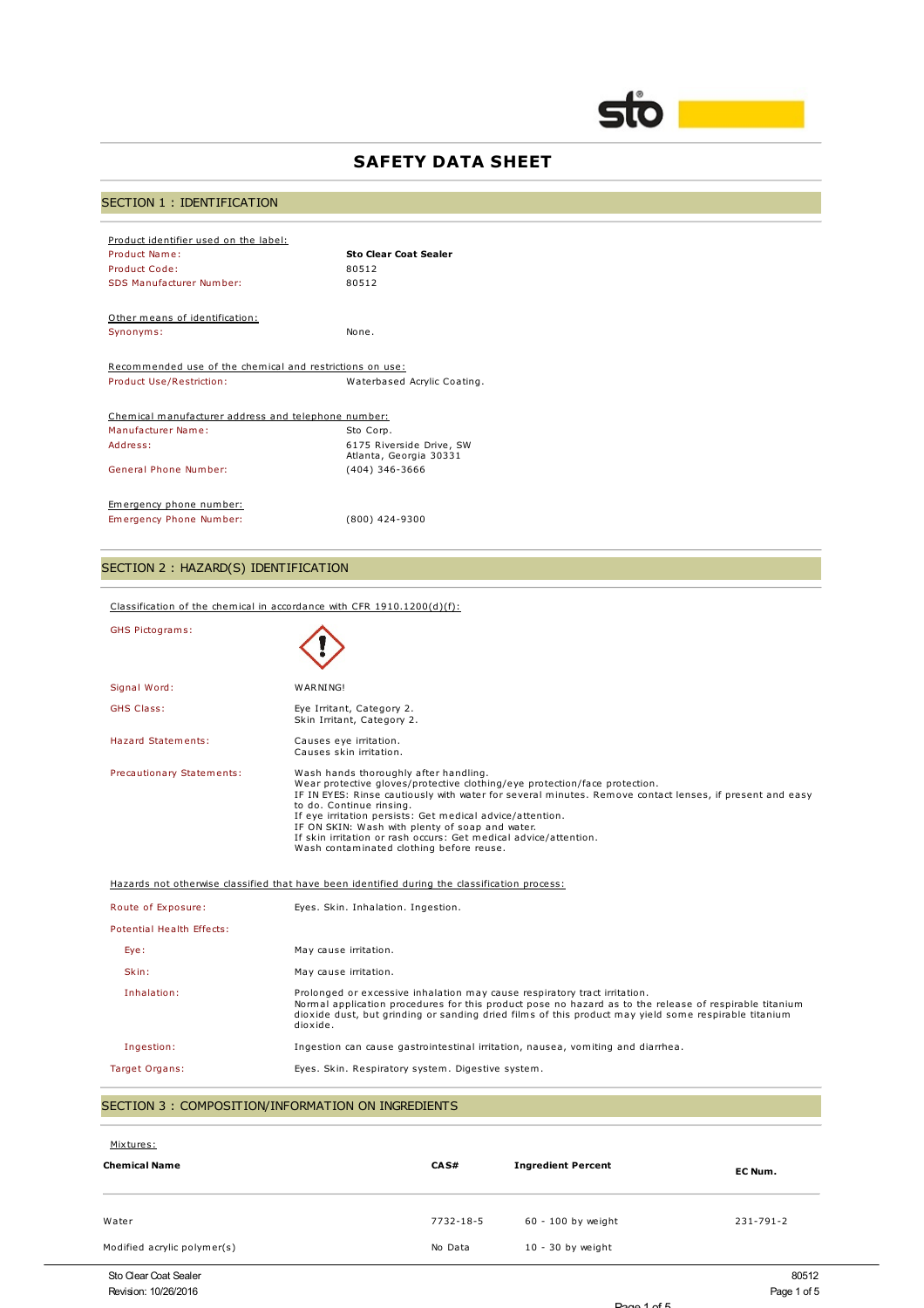| Acrylic polymer                    | No Data    | 1 - 5 by weight   |           |
|------------------------------------|------------|-------------------|-----------|
| Dipropylene Glycol Monobutyl Ether | 29911-28-2 | 1 - 5 by weight   | 249-951-5 |
| Undisclosed/Non-hazardous          | No Data    | $1 - 5$ by weight |           |

## SECTION 4 : FIRST AID MEASURES

| Description of necessary measures: |                                                                                                                                                                                             |
|------------------------------------|---------------------------------------------------------------------------------------------------------------------------------------------------------------------------------------------|
| Eye Contact:                       | Immediately flush eyes with plenty of water for at least 15 to 20 minutes. Ensure adequate flushing of<br>the eyes by separating the eyelids with fingers. Get immediate medical attention. |
| Skin Contact:                      | Immediately wash skin with plenty of soap and water for 15 to 20 minutes, while removing<br>contaminated clothing and shoes. Get medical attention if irritation develops or persists.      |
| Inhalation:                        | If inhaled, remove to fresh air. If not breathing, give artificial respiration or give oxygen by trained<br>personnel. Seek immediate medical attention.                                    |
| Ingestion:                         | If swallowed, do NOT induce vomiting. Call a physician or poison control center immediately. Never give<br>anything by mouth to an unconscious person.                                      |

#### Most important symptoms/effects, acute and delayed:

Other First Aid: First Responders should provide for their own safety prior to rendering assistance.

## SECTION 5 : FIRE FIGHTING MEASURES

| Suitable and unsuitable extinguishing media:                    |                                                                                                                                                                                                                                         |  |  |
|-----------------------------------------------------------------|-----------------------------------------------------------------------------------------------------------------------------------------------------------------------------------------------------------------------------------------|--|--|
| Suitable Extinguishing Media:                                   | Use dry chemical or foam when fighting fires involving this material. Water mist may be used to cool<br>closed containers.                                                                                                              |  |  |
| Unusual Fire Hazards:                                           | Material may spatter above 100 °C/212 °F.                                                                                                                                                                                               |  |  |
|                                                                 |                                                                                                                                                                                                                                         |  |  |
| Special protective equipment and precautions for fire-fighters: |                                                                                                                                                                                                                                         |  |  |
| Protective Equipment:                                           | As in any fire, wear Self-Contained Breathing Apparatus (SCBA), MSHA/NIOSH (approved or equivalent)<br>and full protective gear.                                                                                                        |  |  |
| Fire Fighting Instructions:                                     | Evacuate area of unprotected personnel. Use cold water spray to cool fire exposed containers to<br>minimize risk of rupture. Do not enter confined fire space without full protective gear. If possible,<br>contain fire run-off water. |  |  |
| <b>NFPA Ratings:</b>                                            |                                                                                                                                                                                                                                         |  |  |
| <b>NFPA Health:</b>                                             |                                                                                                                                                                                                                                         |  |  |
| NFPA Flammability:                                              |                                                                                                                                                                                                                                         |  |  |
| <b>NFPA Reactivity:</b>                                         |                                                                                                                                                                                                                                         |  |  |

### SECTION 6 : ACCIDENTAL RELEASE MEASURES

| Personal precautions, protective equipment and emergency procedures: |                                                                                                                                                                                                                         |  |  |
|----------------------------------------------------------------------|-------------------------------------------------------------------------------------------------------------------------------------------------------------------------------------------------------------------------|--|--|
| Personal Precautions:                                                | Evacuate area and keep unnecessary and unprotected personnel from entering the spill area.                                                                                                                              |  |  |
| Environmental precautions:                                           |                                                                                                                                                                                                                         |  |  |
| Environmental Precautions:                                           | Avoid runoff into storm sewers, ditches, and waterways.                                                                                                                                                                 |  |  |
| Methods and materials for containment and cleaning up:               |                                                                                                                                                                                                                         |  |  |
| Methods for containment:                                             | Contain spills with an inert absorbent material such as soil, sand or oil dry.                                                                                                                                          |  |  |
| Methods for cleanup:                                                 | Absorb spill with inert material (e.g., dry sand or earth), then place in a chemical waste container.<br>Provide ventilation. Clean up spills immediately observing precautions in the protective equipment<br>section. |  |  |

## SECTION 7 : HANDLING and STORAGE

| Precautions for safe handling:                                |                                                                                                                                                                                                                                                                                                                                                                   |  |
|---------------------------------------------------------------|-------------------------------------------------------------------------------------------------------------------------------------------------------------------------------------------------------------------------------------------------------------------------------------------------------------------------------------------------------------------|--|
| Handling:                                                     | Use with adequate ventilation. Avoid breathing vapor, aerosol or mist.                                                                                                                                                                                                                                                                                            |  |
| Hygiene Practices:                                            | Wash thoroughly after handling.                                                                                                                                                                                                                                                                                                                                   |  |
| Conditions for safe storage, including any incompatibilities: |                                                                                                                                                                                                                                                                                                                                                                   |  |
| Storage:                                                      | Store in a cool, dry, well ventilated area away from sources of heat and incompatible materials. Keep<br>container tightly closed when not in use.<br>Store away from direct heat or sunlight, sources of UV radiation, peroxides, or free radicals.<br>Do not store in temperatures above 49°C (120 °F) or below 9°C (48 °F). Keep away from direct<br>sunlight. |  |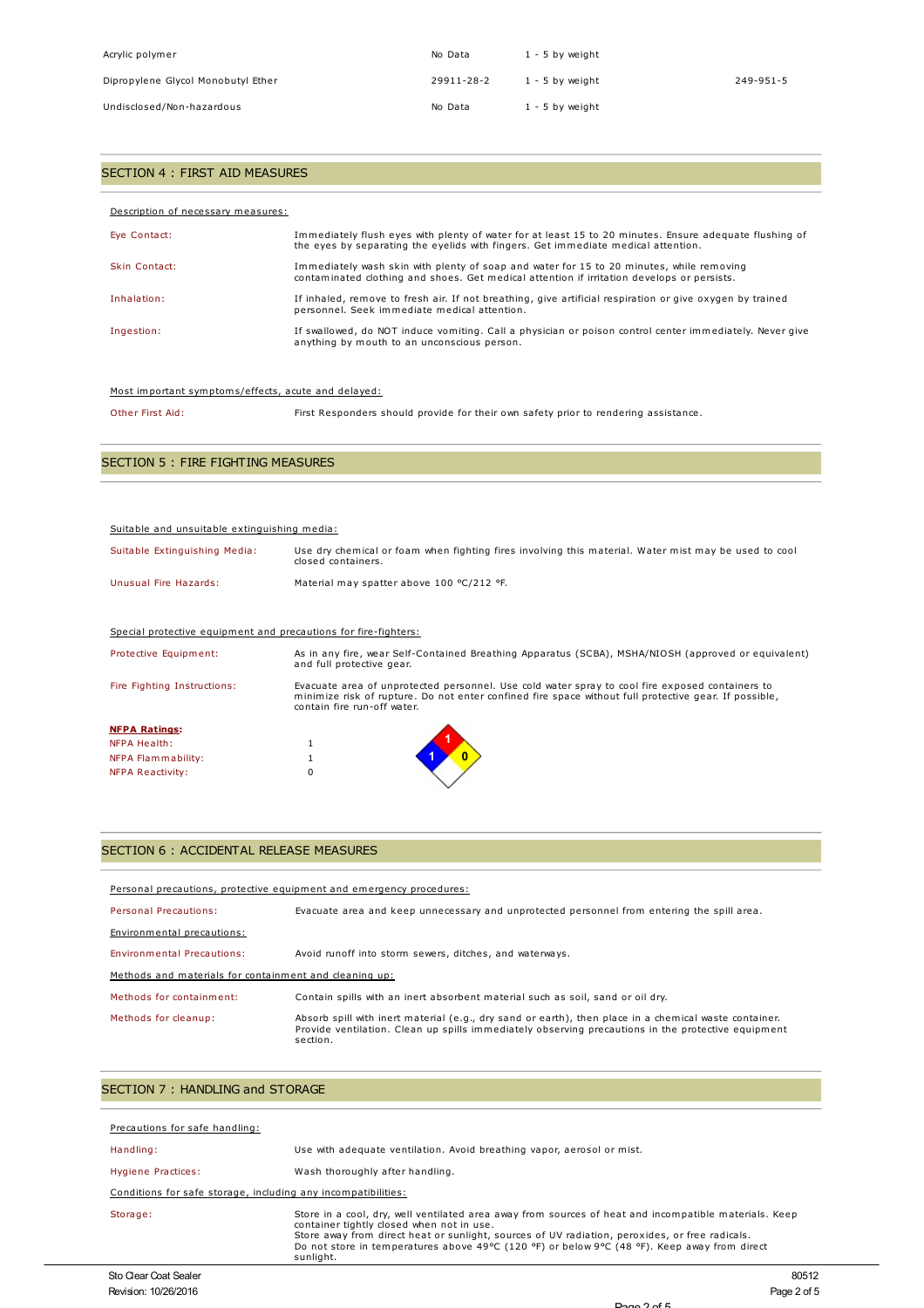### SECTION 8: EXPOSURE CONTROLS, PERSONAL PROTECTION

#### EXPOSURE GUIDELINES:

#### Appropriate engineering controls:

| <b>Engineering Controls:</b>    | Use appropriate engineering control such as process enclosures, local exhaust ventilation, or other<br>engineering controls to control airborne levels below recommended exposure limits. Good general<br>ventilation should be sufficient to control airborne levels. Where such systems are not effective wear<br>suitable personal protective equipment, which performs satisfactorily and meets OSHA or other<br>recognized standards. Consult with local procedures for selection, training, inspection and maintenance<br>of the personal protective equipment. |
|---------------------------------|-----------------------------------------------------------------------------------------------------------------------------------------------------------------------------------------------------------------------------------------------------------------------------------------------------------------------------------------------------------------------------------------------------------------------------------------------------------------------------------------------------------------------------------------------------------------------|
| Individual protection measures: |                                                                                                                                                                                                                                                                                                                                                                                                                                                                                                                                                                       |
| Eye/Face Protection:            | Wear appropriate protective glasses or splash goggles as described by 29 CFR 1910.133, OSHA eye<br>and face protection regulation, or the European standard EN 166.                                                                                                                                                                                                                                                                                                                                                                                                   |
| Skin Protection Description:    | Wear appropriate protective gloves and other protective apparel to prevent skin contact. Consult<br>manufacturer's data for permeability data.                                                                                                                                                                                                                                                                                                                                                                                                                        |
| Hand Protection Description:    | Nitrile rubber or natural rubber gloves are recommended.                                                                                                                                                                                                                                                                                                                                                                                                                                                                                                              |
| <b>Respiratory Protection:</b>  | A NIOSH approved air-purifying respirator with an organic vapor cartridge or canister may be<br>permissible under certain circumstances where airborne concentrations are expected to exceed<br>exposure limits. Protection provided by air purifying respirators is limited. Use a positive pressure air<br>supplied respirator if there is any potential for an uncontrolled release, exposure levels are not known,<br>or any other circumstances where air purifying respirators may not provide adequate protection.                                             |
| Other Protective:               | Facilities storing or utilizing this material should be equipped with an eyewash and a deluge shower<br>safety station.                                                                                                                                                                                                                                                                                                                                                                                                                                               |
| PPE Pictograms:                 |                                                                                                                                                                                                                                                                                                                                                                                                                                                                                                                                                                       |
| Notes :                         | Only established PEL and TLV values for the ingredients are listed.                                                                                                                                                                                                                                                                                                                                                                                                                                                                                                   |

## SECTION 9 : PHYSICAL and CHEMICAL PROPERTIES

#### PHYSICAL AND CHEMICAL PROPERTIES:

| Physical State Appearance:       | Liquid.             |
|----------------------------------|---------------------|
| Odor:                            | Slight.             |
| <b>Boiling Point:</b>            | Not determined.     |
| <b>Melting Point:</b>            | 0°C (32°F)          |
| Specific Gravity:                | >1                  |
| Solubility:                      | Miscible in water.  |
| Vapor Density:                   | Not determined.     |
| Vapor Pressure:                  | Not determined.     |
| Percent Volatile:                | Data not available. |
| Evaporation Rate:                | Not determined.     |
| pH:                              | $7.5 - 10$          |
| Flash Point:                     | Not determined.     |
| Lower Flammable/Explosive Limit: | Not determined.     |
| Upper Flammable/Explosive Limit: | Not determined.     |
| Auto Ignition Temperature:       | Not determined.     |

## SECTION 10 : STABILITY and REACTIVITY

| Chemical Stability:                 |                                                                                                                             |
|-------------------------------------|-----------------------------------------------------------------------------------------------------------------------------|
| Chemical Stability:                 | Stable under recommended handling and storage conditions.                                                                   |
| Possibility of hazardous reactions: |                                                                                                                             |
| Hazardous Polymerization:           | Hazardous polymerization does not occur.                                                                                    |
| Conditions To Avoid:                |                                                                                                                             |
| Conditions to Avoid:                | Heat, flames, ignition sources, and sparks. Incompatible materials. Freezing or temperatures below<br>$0^{\circ}$ C (32°F). |
| Incompatible Materials:             |                                                                                                                             |
| Incompatible Materials:             | Water reactive materials.                                                                                                   |
| Hazardous Decomposition Products:   |                                                                                                                             |
| Special Decomposition Products:     | Thermal decomposition can lead to release irritant fumes and toxic gases.                                                   |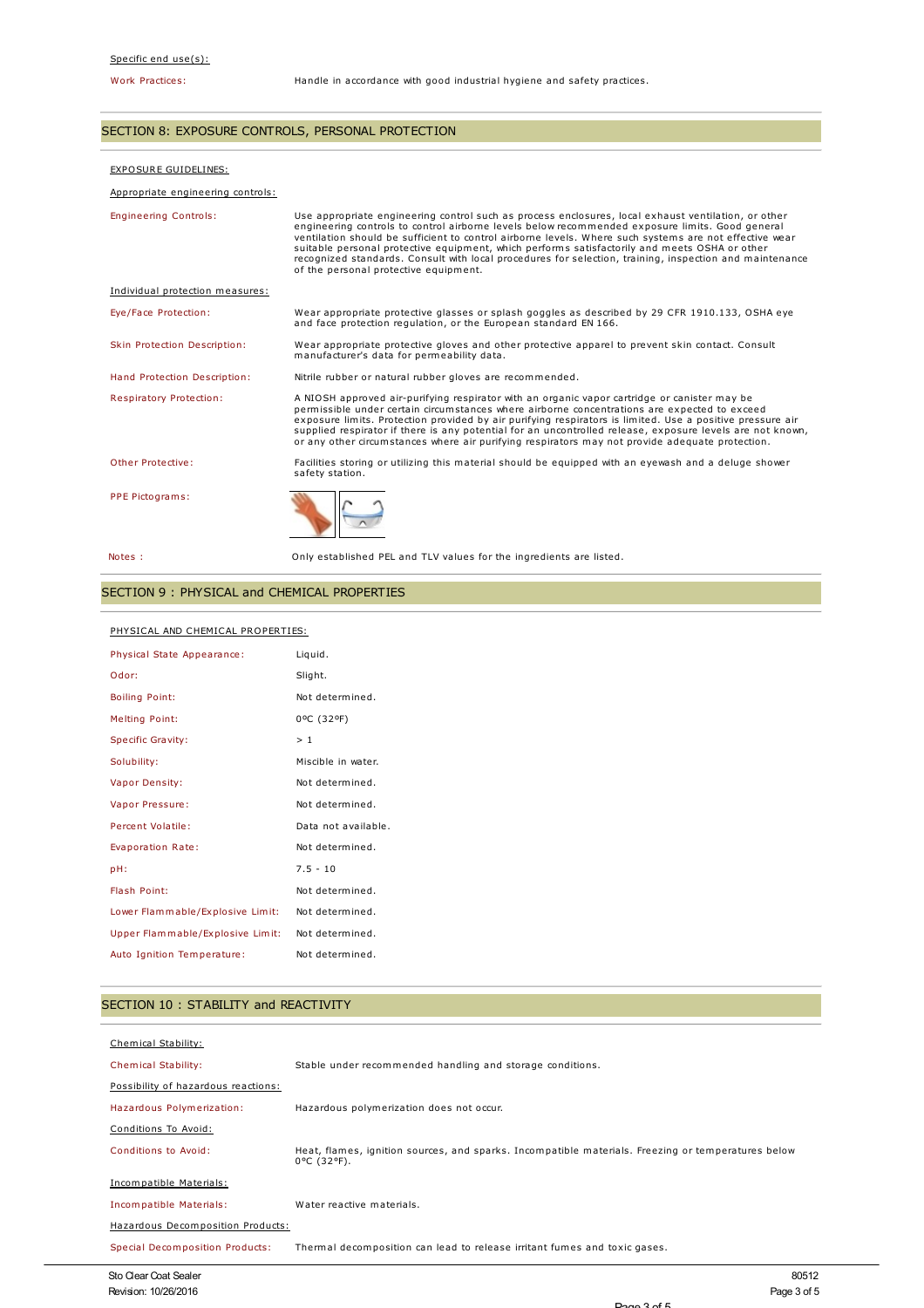#### TOXICOLOGICAL INFORMATION:

| <b>Dipropylene Glycol Monobutyl Ether:</b> |                                                                                                                                                                                                                                                        |  |
|--------------------------------------------|--------------------------------------------------------------------------------------------------------------------------------------------------------------------------------------------------------------------------------------------------------|--|
| RTECS Number:                              | UA8200000                                                                                                                                                                                                                                              |  |
| Eye:                                       | Administration into the eye - Rabbit Standard Draize test : 100 mg [ Not reported. ] (RTECS)                                                                                                                                                           |  |
| Skin:                                      | Administration onto the skin - Rabbit LD50 - Lethal dose, 50 percent kill : 5860 uL/kg [ Behavioral -<br>Somnolence (general depressed activity) Gastrointestinal - Hypermotility, diarrhea Lungs, Thorax, or<br>Respiration - Other changes ] (RTECS) |  |
| Ingestion:                                 | Oral - Rat LD50 - Lethal dose, 50 percent kill : 1620 uL/kg [ Behavioral - Somnolence (general<br>depressed activity) Behavioral - Ataxia Skin and Appendages - Hair ] (RTECS)                                                                         |  |

## SECTION 12 : ECOLOGICAL INFORMATION

| Ecotoxicity:               |                                                      |
|----------------------------|------------------------------------------------------|
| Ecotoxicity:               | No ecotoxicity data was found for the product.       |
| <b>Environmental Fate:</b> | No environmental information found for this product. |

#### SECTION 13 : DISPOSAL CONSIDERATIONS

#### Description of waste:

Waste Disposal:<br>Consult with the US EPA Guidelines listed in 40 CFR Part 261.3 for the classifications of hazardous<br>waste prior to disposal. Furthermore, consult with your state and local waste requirements or guidelines,<br>

| DOT Shipping Name:     | Non regulated. |
|------------------------|----------------|
| DOT Hazard Class:      | Non regulated. |
| IATA Shipping Name:    | Non regulated. |
| <b>IMDG UN Number:</b> | Non regulated. |

#### SECTION 15 : REGULATORY INFORMATION

#### Safety, health and environmental regulations specific for the product:

| SARA:                                      | This product does not contain any chemicals which are subject to the reporting requirements of the<br>Superfund Amendments and Reauthorization Act of 1986 (SARA) Title III (40CFR, Part 372).                                         |  |  |
|--------------------------------------------|----------------------------------------------------------------------------------------------------------------------------------------------------------------------------------------------------------------------------------------|--|--|
| California PROP 65:                        | The following statement(s) are provided under the California Safe Drinking Water and Toxic<br>Enforcement Act of 1986 (Proposition 65):<br>WARNING! This product contains a chemical known to the State of California to cause cancer. |  |  |
| Canada WHMIS:                              | Xi - Irritant.                                                                                                                                                                                                                         |  |  |
| EU Class:                                  | Irritant.<br>In accordance to Regulation (EC) No 1272/2008 on the classification, labelling and packaging of<br>substances and mixtures.                                                                                               |  |  |
| Risk Phrases:                              | R36/37/38 - Irritating to eyes, respiratory system and skin.                                                                                                                                                                           |  |  |
| Safety Phrase:                             | S23 - Do not breathe gas/fumes/vapour/spray.<br>S37 - Wear suitable gloves.                                                                                                                                                            |  |  |
| Water:                                     |                                                                                                                                                                                                                                        |  |  |
| <b>TSCA Inventory Status:</b>              | Listed                                                                                                                                                                                                                                 |  |  |
| Canada DSL:                                | Listed                                                                                                                                                                                                                                 |  |  |
| EC Number:                                 | 231-791-2                                                                                                                                                                                                                              |  |  |
| <b>Dipropylene Glycol Monobutyl Ether:</b> |                                                                                                                                                                                                                                        |  |  |
| <b>TSCA Inventory Status:</b>              | Listed                                                                                                                                                                                                                                 |  |  |
| Canada DSL:                                | Listed                                                                                                                                                                                                                                 |  |  |
| EC Number:                                 | $249 - 951 - 5$                                                                                                                                                                                                                        |  |  |

### SECTION 16 : ADDITIONAL INFORMATION